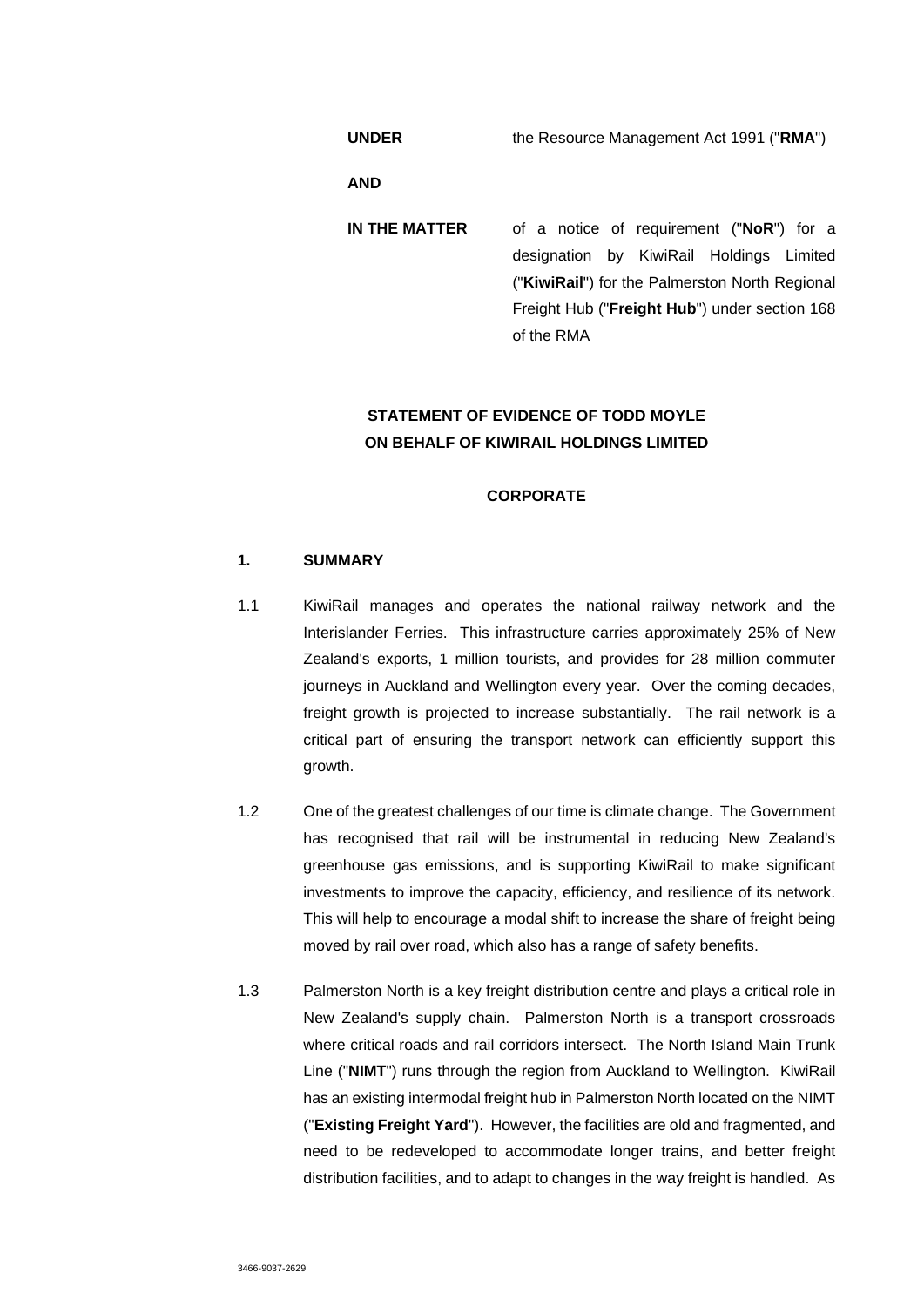the Existing Freight Yard is surrounded by residential development, it is constrained in its ability to expand to accommodate future demand in an efficient manner.

- 1.4 Following on from an analysis of its options, KiwiRail considered that it needed to develop a new intermodal freight hub to accommodate freight growth over time. The Government supported this by granting KiwiRail funding to plan for a new intermodal freight hub near Palmerston North through the Provincial Growth Fund ("**PGF**") in 2019.
- 1.5 The proposed Freight Hub is a centralised intermodal hub incorporating arrival and departure tracks, freight handling facilities, a container terminal and maintenance facilities. The Freight Hub has been designed with a long-term horizon in mind so that it can efficiently service the regional and national rail network both now and well into the future. This is a complex project which will be designed and built over many years in stages. It is anticipated to be fully operational by approximately 2051.
- 1.6 The Freight Hub will be a major change for the movement of freight by rail in the central North Island and will unlock a range of benefits for the region and New Zealand. Not only will the Freight Hub assist in accommodating freight demand more efficiently over time, it will result in employment and new business opportunities that will have wider benefits for the region and New Zealand. KiwiRail is proud to propose the delivery of this critical piece of infrastructure and is committed to working with the community and wider stakeholders on the delivery of this to the region.

### **2. INTRODUCTION**

- 2.1 My full name is Todd Louis Moyle. I am the Chief Operations Officer and Deputy Chief Executive at KiwiRail. I am authorised to give this evidence on behalf of KiwiRail.
- 2.2 I hold the qualifications of a Bachelor of Engineering (Mechanical) (1<sup>st</sup> Class) from the University of Canterbury and a New Zealand Certificate in Engineering from AUT.

### **Experience**

2.3 As the Chief Operations Officer, I oversee all operational parts of the business, including rolling stock, network maintenance, operations and the Interislander Ferries. I have been involved in the Freight Hub project for several years.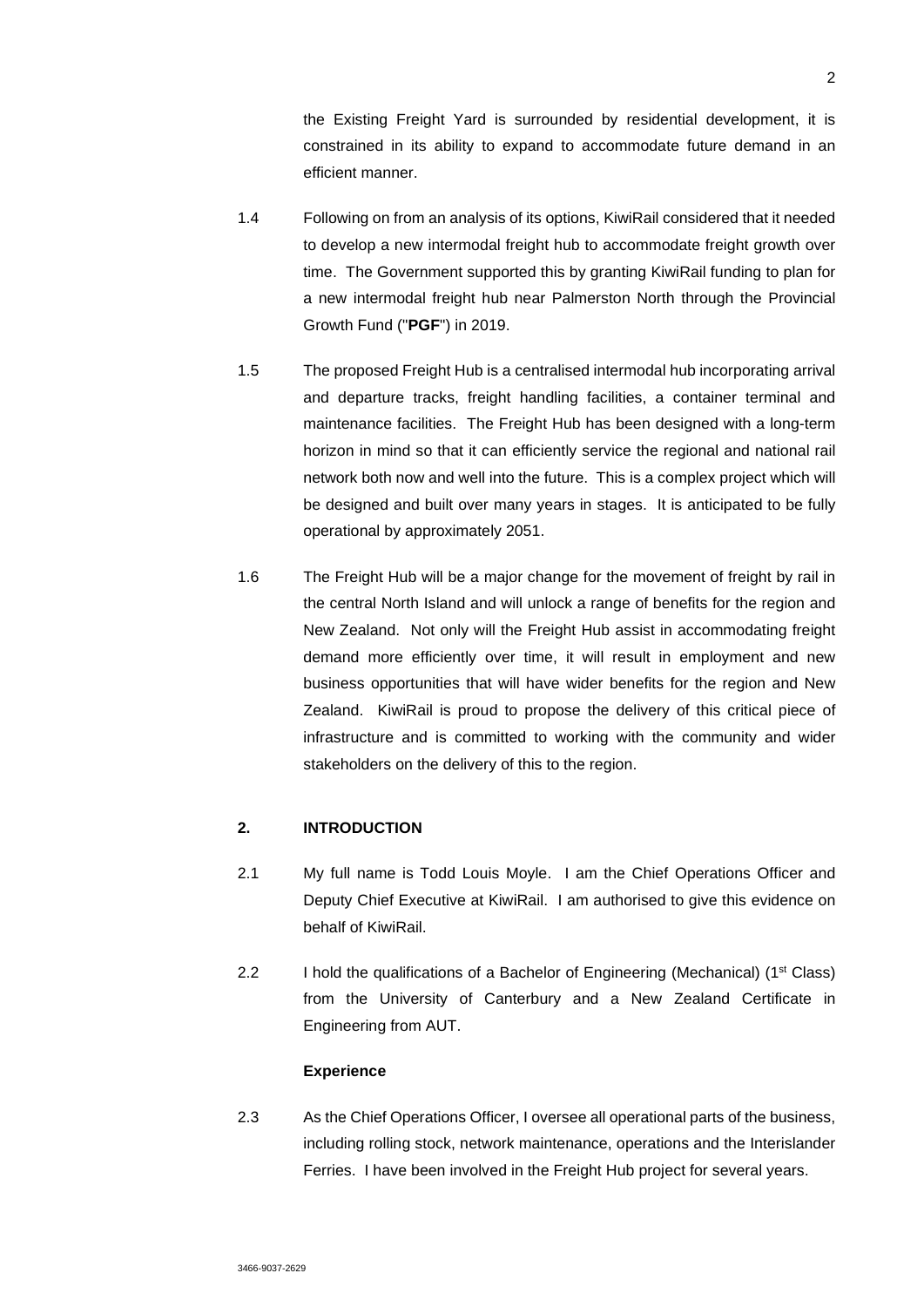- 2.4 Prior to my current role, I was the Group General Manager of Network Services, leading KiwiRail's 'below rail' network of track, bridges and tunnels along with the engineering functions. I have worked for KiwiRail since 2007. Prior to this, I worked with London Underground, and prior to this I worked in roles across the pulp and paper sector.
- 2.5 I am familiar with the operations of KiwiRail's network and the operational requirements for a regional freight hub.

### **3. SCOPE OF EVIDENCE**

- 3.1 This statement of evidence will:
	- (a) outline KiwiRail's operations, both nationally and regionally in the Manawatū;
	- (b) explain the key drivers for the development of the Freight Hub;
	- (c) outline the planning and funding to support the Freight Hub; and
	- (d) provide an overview of the key components of the Freight Hub and the benefits it will deliver.

## **4. KIWIRAIL'S OPERATIONS**

- 4.1 KiwiRail is a State-Owned Enterprise responsible for the management and operation of the national railway network. This includes more than just "track"; it includes managing railway infrastructure and land, as well as rail freight and passenger services within New Zealand. In particular, KiwiRail:
	- (a) provides for the transport of bulk and consolidated freight;
	- (b) provides ferry services (forming the 'bridge' between the North and South Islands) for rail and road freight as well as for passengers and their vehicles;
	- (c) provides and supports rail passenger services in metropolitan areas, and long-distance services for both domestic and tourist markets; and
	- (d) manages and develops property holdings for rail operations.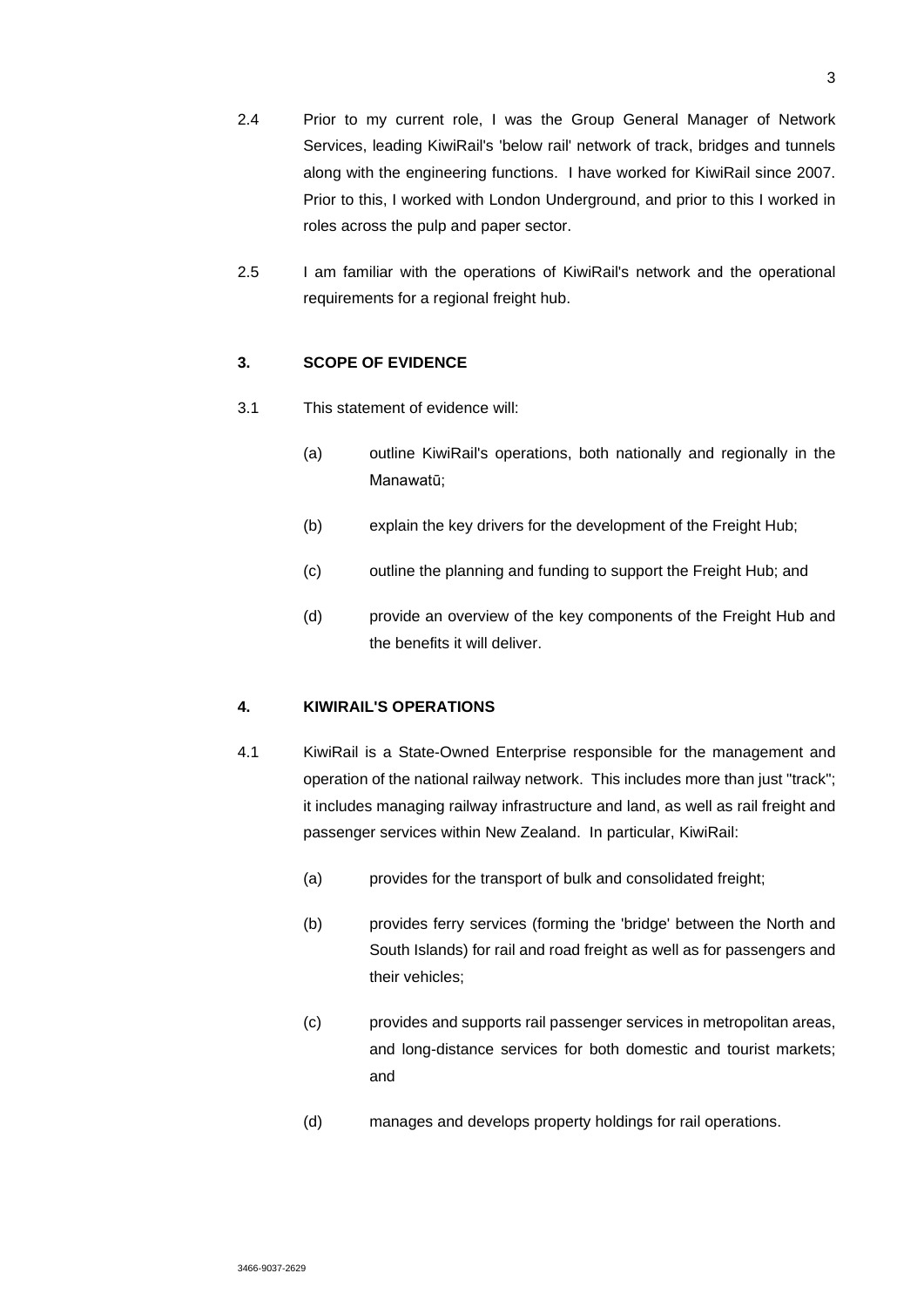#### **The national rail network**

- 4.2 KiwiRail's national rail network includes more than 3,700 km of track and 1,300 bridges, with over 200 locomotives available to transport both freight and passengers.<sup>1</sup> The importance of KiwiRail's rail network to the New Zealand economy is demonstrated by the significant volume of freight and passengers it carries every year. On an annual basis, KiwiRail transports approximately 25% of New Zealand's exports, carries over 1 million tourists and provides the infrastructure for 28 million commuter journeys in Auckland and Wellington.<sup>2</sup>
- 4.3 The use of rail for freight and passenger services delivers a variety of benefits to New Zealand, including environmental and safety benefits. From an environmental perspective, the use of rail supports New Zealand's goals in reducing greenhouse gas emissions. Transporting a tonne of freight by rail generates 70% less emissions than road transport.<sup>3</sup>
- 4.4 As a company that currently depends on fossil fuels to power many of our locomotives and all three of our Interislander ferries, we are looking for improved environmental performance as we replace ageing assets, and also adopt new initiatives to assist New Zealand in reducing its greenhouse gas emissions.
- 4.5 Rail freight services also support community health and wellbeing goals set by the New Zealand Government, particularly the target to reduce the national road toll. By reducing heavy vehicles on New Zealand roads and state highways, KiwiRail's network helps provide a safer environment for smaller private vehicles, cyclists and pedestrians.
- 4.6 Heavy rail is critical infrastructure that is recognised for its ability to efficiently and safely transport significant volumes of freight. This is important for the growth of the national economy and regional productivity as rail provides a vital connection between primary producers and the nation's ports. Rail is an integral part of New Zealand's freight supply chain and helps ensure resilience by providing an alternative transport option for distributors and exporters.

<sup>1</sup> The New Zealand Rail Plan, Minister for Transport, dated April 2021 ("**Rail Plan**"), at page 10.

<sup>&</sup>lt;sup>2</sup> KiwiRail Integrated Annual Report 2020, at page 9, with data from Auckland Transport and Greater Wellington Regional Council.

<sup>3</sup> Ministry of Transport (2019) *Real World fuel economic of heavy trucks*, Transport Knowledge Conference 2019 (available on the Ministry of Transport's website).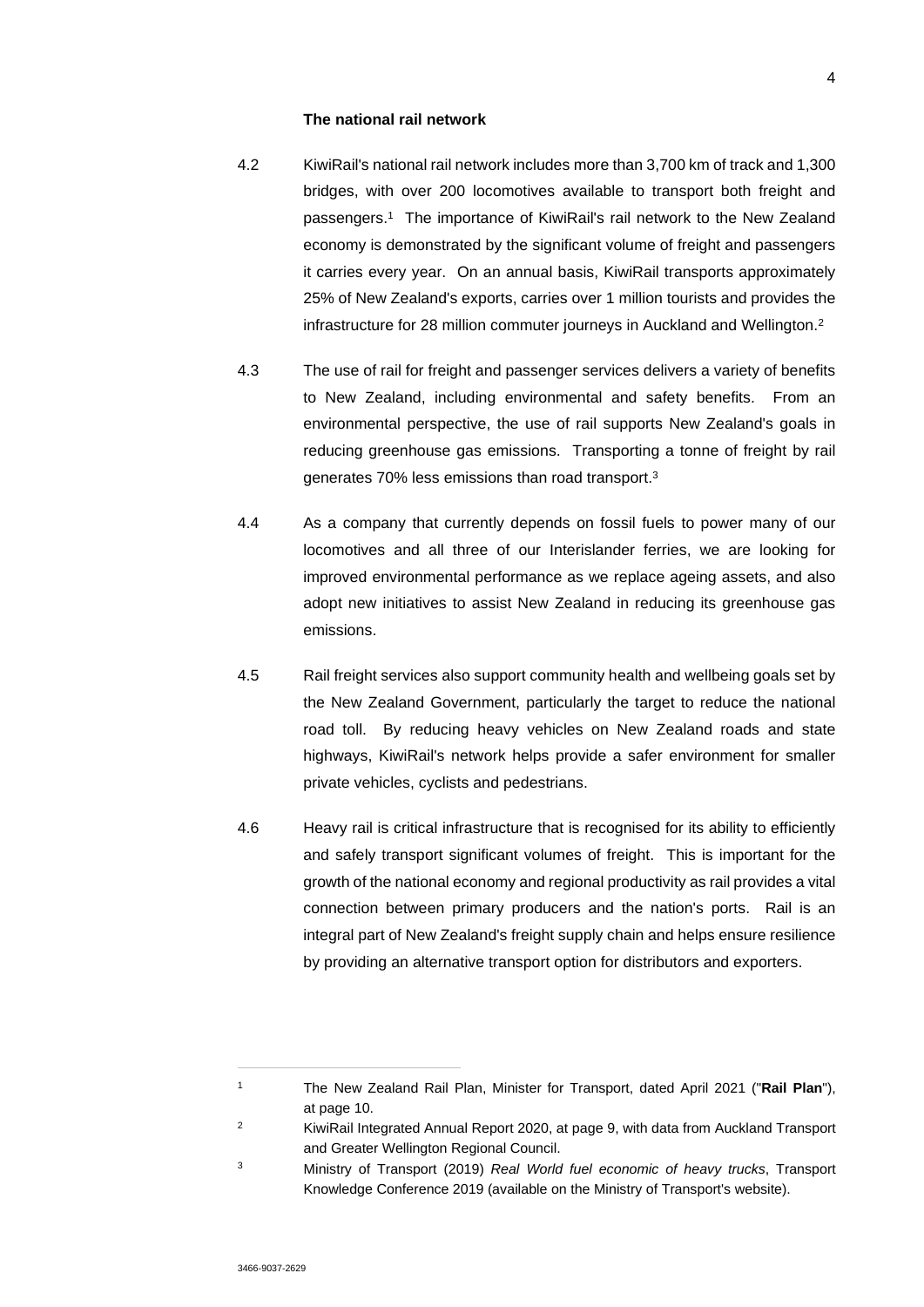4.7 An estimate of the benefits of the existing rail system in New Zealand is set out in the 2021 Value of Rail in New Zealand Report.<sup>4</sup> The 2016 Value of Rail in New Zealand Report also identifies a number of benefits from the existing rail network including connectivity between ports and regional suppliers and businesses, resulting in better connection for imports and export routes. Other benefits include land use and value uplifts and resilience benefits for the transport network.<sup>5</sup>

### **KiwiRail's role in the Manawatū**

4.8 KiwiRail owns and operates the NIMT which is a nationally significant transport corridor that connects Auckland to Wellington.



*Figure 1: North Island Network* 

4.9 Figure 1 shows the location of Palmerston North in relation to KiwiRail's North Island network as well as the links to key ports including at Tauranga and Auckland. It shows the significance of Palmerston North as a key point in the

<sup>4</sup> EY (2021) *The Value of Rail in New Zealand* Report for the Ministry of Transport February 2021.

<sup>5</sup> EY (2016) *The Value of Rail in New Zealand* Report for the NZ Transport Agency, pages 27 and 28.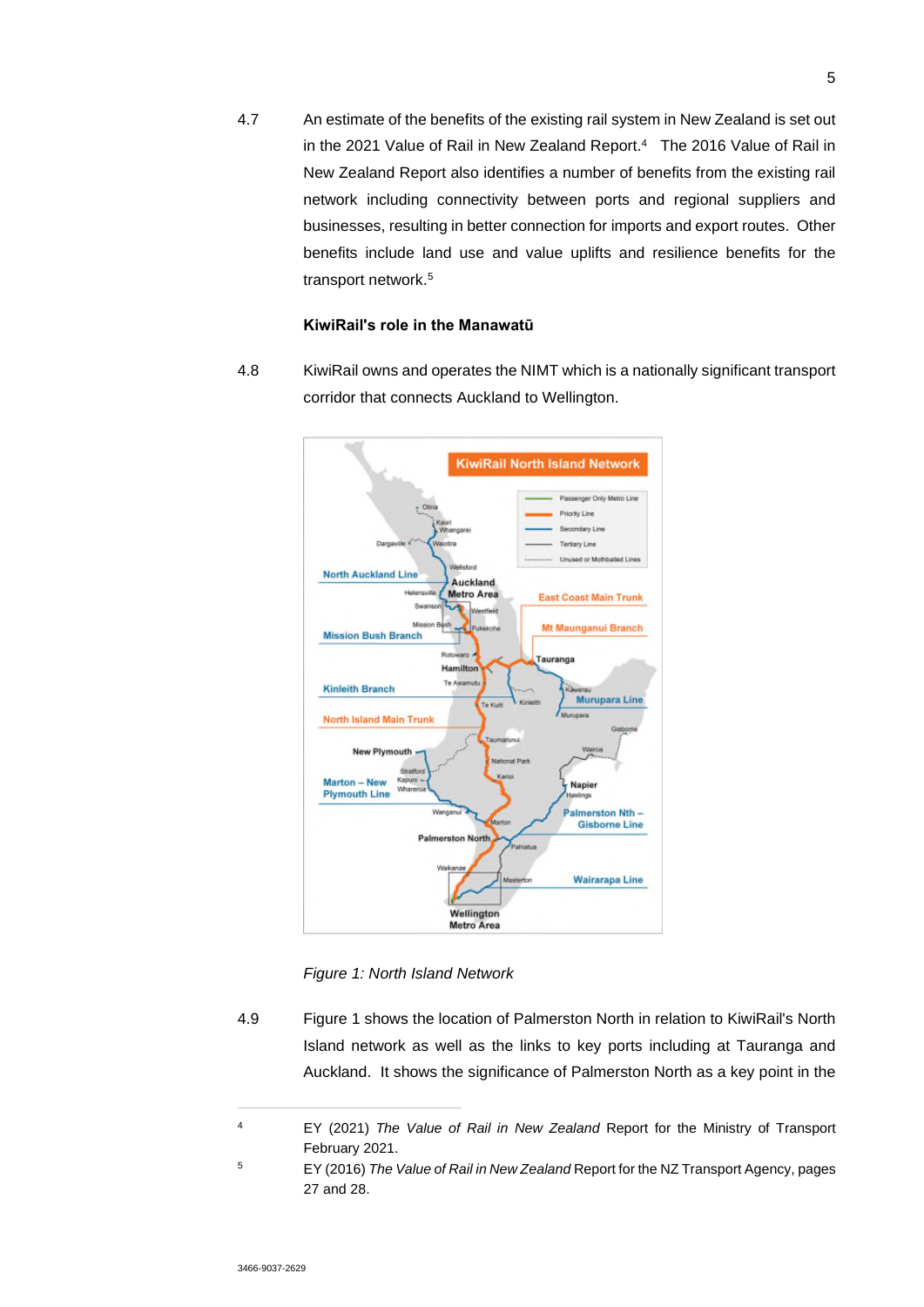rail network, located at the intersection of the NIMT, the Palmerston North – Gisborne line and the Marton – New Plymouth line. Palmerston North is also at the southern end of the electrified section of the NIMT that runs from Hamilton, which makes it a logical place to stop trains travelling south east and west to change locomotives. KiwiRail has been operating in Palmerston North since the late 1960's. The Existing Freight Yard is a key part of the logistics chain for freight travelling from Auckland, Wellington or other local areas in the central North Island.

- 4.10 Palmerston North essentially services the entire lower North Island in terms of freight distribution, with connectivity to Auckland and the upper North Island. Goods moving to and from the South Island travel through Palmerston North. Similarly, exports heading by rail to and from the Manawatū, Wanganui, Taranaki and Wairarapa travel to and from Auckland and Tauranga through Palmerston North. Palmerston North is a strategic location for the Freight Hub and the movement of freight as it is a transport crossroads where critical roads and rail corridors intersect.
- 4.11 State Highway 1 and State Highway 3 currently intersect in the region and the completion of the State Highway 3 project highway Te Ahu a Turanga will also better connect the region to State Highway 2 and the Manawatū, Tararua District, Hawke's Bay and northern Wairarapa.

### **5. THE DRIVERS FOR A NEW INTERMODAL FREIGHT HUB**

- 5.1 KiwiRail's objectives in delivering a new intermodal freight hub near Palmerston North are to:
	- (a) increase its operational capacity and adjacent freight handling and storage facility, to efficiently accommodate projected regional and national freight growth and support wider regional development;
	- (b) enable rail to be integrated with, and connected to, other transport modes and networks; and
	- (c) improve the resilience of the regional and national freight transport system over time.
- 5.2 Over the coming decades, the demand for freight movements is expected to increase substantially.
- 5.3 The rail network plays an important part in ensuring that the transport network can efficiently support this growth. In order to ensure that it can meet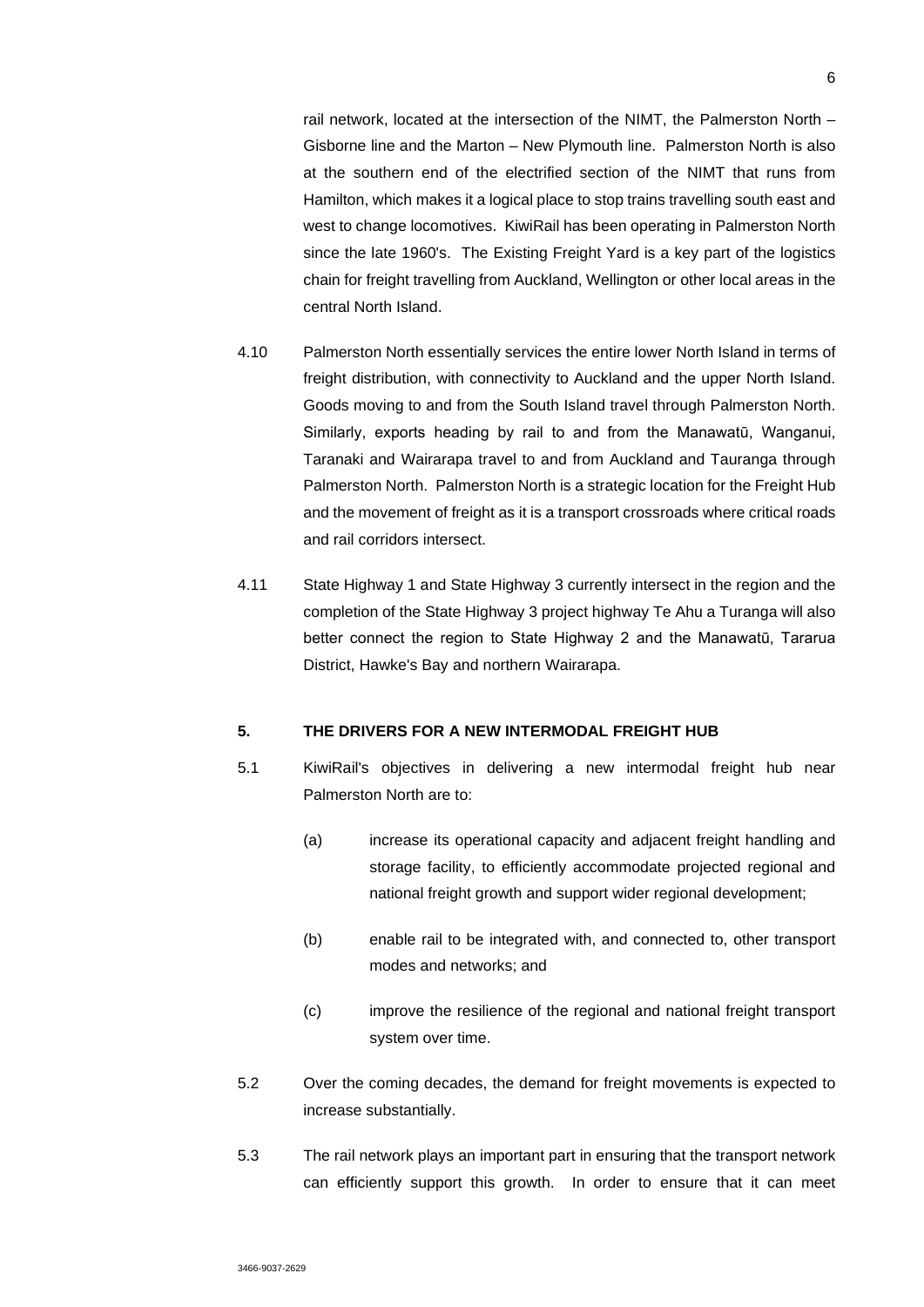increasing levels of demand in the future, KiwiRail needs to have the necessary infrastructure to accommodate this demand efficiently in the long term. The capacity of our existing infrastructure and ageing assets are critical factors that impact KiwiRail's ability to meet this growing demand.

- 5.4 Not only is demand growing but the way freight is handled is also changing. There is an increased need for "inland ports", which are used to manage and stage freight containers in order to efficiently deal with the demands of importers and exporters. Direct access to rail is utilised to ensure this efficiency.
- 5.5 KiwiRail is investing in extensive upgrades to the national rail network to increase its capacity, resilience and efficiency. Examples of improvements already occurring across the rail network include triple tracking in the Auckland metro network to provide for both freight and passenger movements, double tracking in the Wellington metro, and bridge replacements nationally. The Freight Hub is also a key component of KiwiRail's network improvements.
- 5.6 To efficiently accommodate longer term growth, KiwiRail has also identified a need to increase the length of trains (of up to 1500m in length) that can operate on its network. Longer trains will result in a number of operating efficiencies and cost savings. With the price of carbon only expected to rise in the future, these types of investments will continue to make freight movement by rail more attractive, both in terms of economic efficiency and environmental sustainability. While KiwiRail currently operates trains up to 900 m in length, parts of the network can already provide for longer trains (up to 1200 m) and the intent is to, over time, grow the rest of the network to meet that length and benefit from the efficiencies.
- 5.7 In the context of Palmerston North, there are many constraints on the ability of the Existing Freight Yard to efficiently accommodate forecast demand and to adapt to the changes in the way that freight is handled:
	- (a) The Existing Freight Yard is small, long and thin, which makes it challenging for the adjacent services and opportunities to reconfigure operations are limited.
	- (b) The proximity of the residential development to the Existing Freight Yard constrains the redevelopment potential of the site. At the time it was constructed it was on the outskirts of the city. However, as Palmerston North has grown over time, greater urban intensification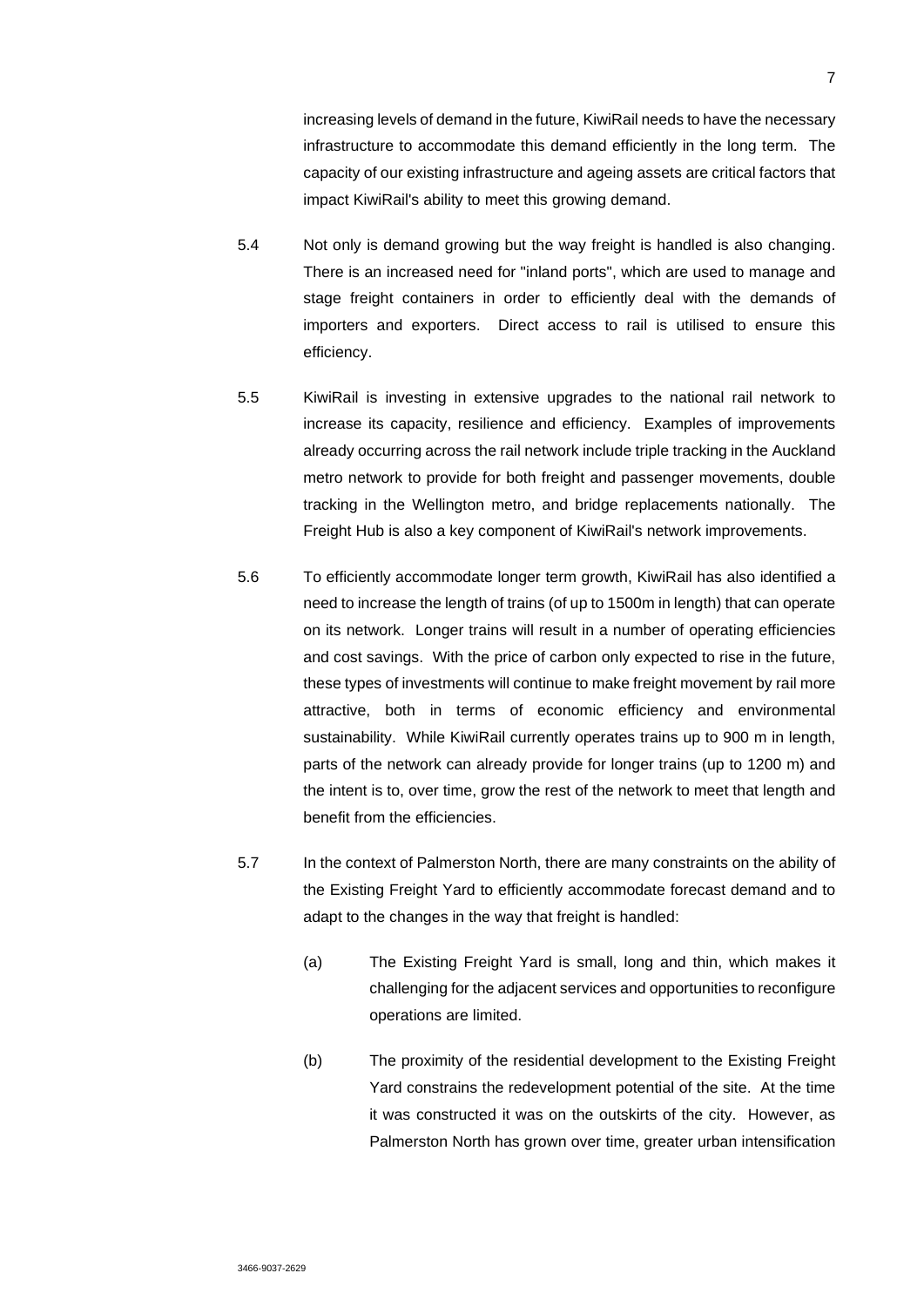has occurred around the Existing Freight Yard which affects its redevelopment potentially, physically and operationally.

- (c) The layout of the Existing Freight Yard is fragmented, and some of the existing buildings are nearing the end of their useful life. Significant investment would be required to improve their efficiency, and to create modern fit for purpose facilities.
- (d) It is anticipated that road congestion along Tremaine Avenue and the other key arterial roads will increasingly impact on the efficiency of freight movements to and from the Existing Freight Yard and the efficiency and function of Tremaine Avenue.
- 5.8 Following an analysis of its options, KiwiRail considered that it was not practicable to expand operations at the Existing Freight Yard and instead, focused on developing a modern freight hub that would have capacity to meet increasing freight demands, and ensure that rail remains an integral part of central North Island freight flows. Critical to this was planning, and securing funding, for the development of this facility.
- 5.9 A key part of this planning involved engaging with Palmerston North City Council ("**PNCC**"), Waka Kotahi NZ Transport Agency and other key stakeholders in the region to ensure that the development of the Freight Hub aligned with both central and local government planning and investment priorities, as well as Waka Kotahi's future development plans for the region.

# **6. PLANNING AND FUNDING FOR RAIL**

- 6.1 The Government has identified the national rail network as a critical component of the nation's wider transport sector. In an effort to strengthen the provision of rail in our transport system, the Government released the first New Zealand Rail Plan ("**Rail Plan**") and Rail Network Investment Programme in May this year.
- 6.2 The Rail Plan outlines investment priorities to inform investment decisions over a longer horizon (being the next 10 years) as part of the new planning and funding framework for rail. These investment priorities inform the development of KiwiRail's network investment programme and regional transport planning processes.
- 6.3 The Rail Plan does not provide a definitive list of investments for rail over the next decade, nor does it provide a funding commitment for all of the projects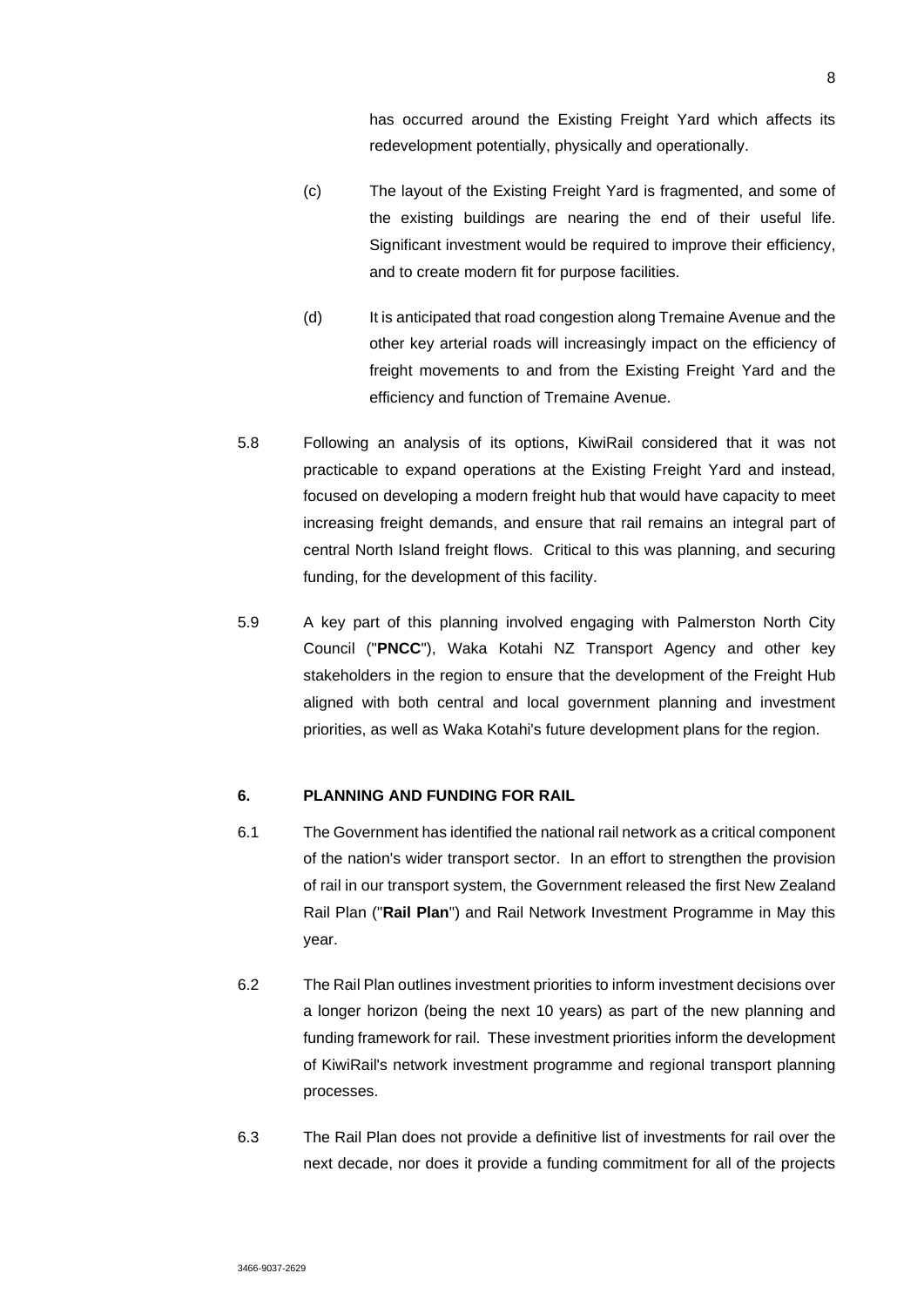outlined. However, it does send a strong signal of the Government's commitment to rail over the next decade, and the investments needed to achieve a resilient and reliable rail network. Relevant to the Freight Hub project, the Rail Plan includes a strategic priority to invest in the national rail network to restore rail freight and provide a platform for future investments for growth. The Rail Plan identifies a future priority for the rail system as including more regional routes and improved logistic hubs.<sup>6</sup>

- 6.4 In recognition of the critical function that rail plays in our transport system, there have been some significant changes in recent years as to how rail is funded. The Government has recently provided a significant boost in funding for upgrading and improving rail in New Zealand, including \$1.2 billion in the Budget for 2020 and \$1.3 billion in the Budget for 2021. The Government has also allocated funding through the PGF for regional rail initiatives.
- 6.5 In 2019, KiwiRail obtained funding through the PGF for eight projects, one of which was to secure the land and designation necessary for the development of a new intermodal freight hub near Palmerston North. This was the catalyst for the development of the master plan for intermodal freight hubs in New Zealand ("**Master Plan**") that could be used to develop more efficient and technologically advanced freight hubs around the country.
- 6.6 The development of the Master Plan and the extensive site selection process that KiwiRail undertook to determine the preferred site for the Freight Hub is discussed in more detail in Ms Poulsen's evidence. In the following section of my evidence, I outline the key operational features of the Freight Hub.

# **7. FREIGHT HUB PROPOSAL**

7.1 Through this NoR, KiwiRail seeks to develop a new future-proofed intermodal freight facility. In time, KiwiRail intends to decommission the facilities at the Existing Freight Yard (except for the passenger terminal and network communications centre). The future use of the Existing Freight Yard is yet to be determined.

### **Key components of the Freight Hub**

7.2 The Freight Hub is underpinned by the concept of "hubbing" which involves locating tracks and arrival and departure yards with critical and connected freight handling and storage facilities to improve the efficiencies in the

<sup>6</sup> The New Zealand Rail Plan, April 2021, at page 28.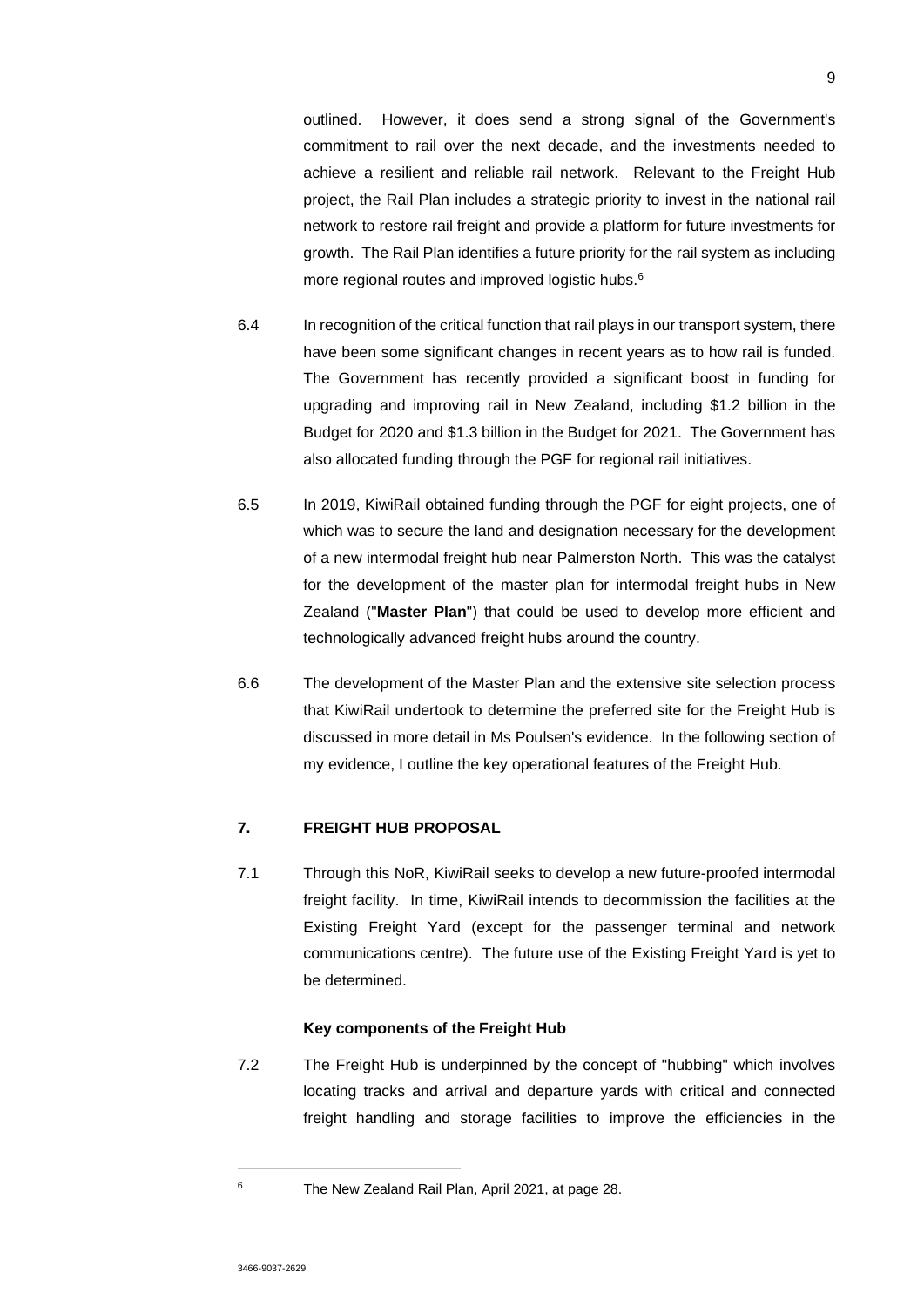distribution and movement of freight by rail. The Freight Hub will incorporate what are otherwise fragmented facilities in the Existing Freight Yard into one place and will result in improved handling facilities for goods transferring between road and rail for unitised cargo (such as export containers) and other products, such as logs.

- 7.3 The Freight Hub must sit immediately adjacent to the NIMT to allow track access to and from the yard to mainline trains, shunts and other train movements as is required as part of a functioning freight hub.
- 7.4 It is critical that the rail terminal and yard is efficient. Operations must be focused on keeping freight moving. The Freight Hub will be one part of the overall supply chain for many goods transiting the region. It has therefore been designed to operate 7 days a week and 24 hours a day to keep assets moving and cater for the needs of different traffic flows through the Freight Hub. From an operational perspective, this is necessary:
	- (a) to align with port calls for export of goods, which often requires shipments to be able to be distributed at all hours of the day and work within other constraints such as metro-area peak-time curfews;
	- (b) as lead in times for distribution of goods must allow time to marshal wagons in putting a train together (or for inbound goods, most distribution centres require their freight to be available very early in the morning);
	- $(c)$  for scheduling, driver hours and safety these need to be efficient on staff and fuel, and ensure safe operations, so that breaks and driving restrictions are observed;
	- (d) to cater for the multitude of time gates served by the different routes that pass through the Freight Hub, each of which may require freight connections with other routes (and most of these connections take place overnight);
	- (e) to optimise fleet utilisation and maximise available capacity (all leading to lower unit costs); and
	- (f) to manage outages on the line (networks and signalling depot and mechanic workshop activity) caused by faults, weather, and emergencies such as slips, earthquakes and Covid-19.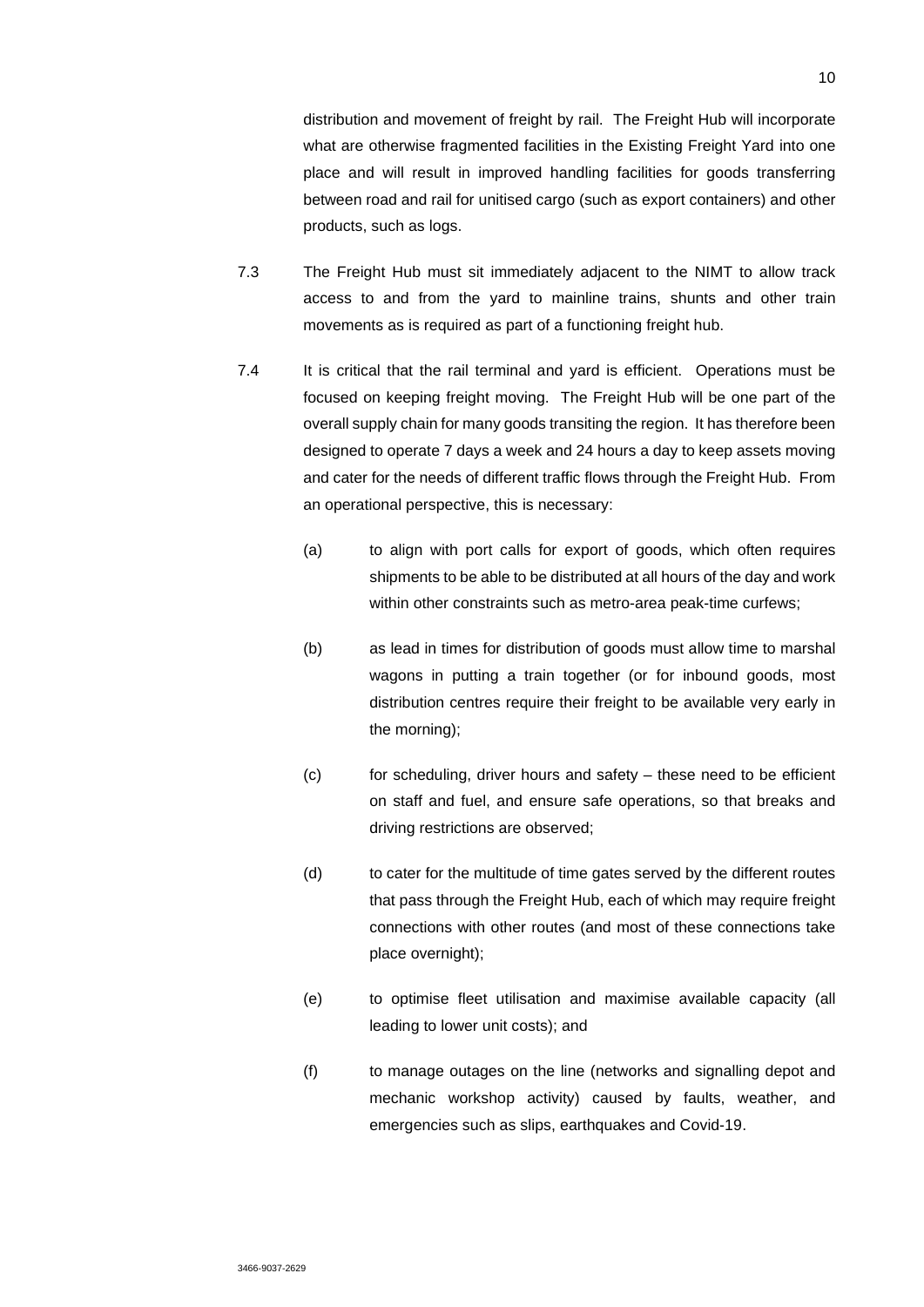- 7.5 The proposed operations are also essential for rail to be competitive with road and to grow the share of freight movement by rail over time. Any restrictions on hours of operation would mean that the Freight Hub will disrupt the supply chain of goods transiting the region to their ultimate destination which would significantly reduce the attractiveness of freight transport by rail over road. This would have negative flow on effects for the environmental and safety benefits that transport by rail enables. In order to meet safety requirements, the Freight Hub also needs to be well lit to provide for staff working safely.
- 7.6 To ensure that it meets the needs of future generations, the Freight Hub has been designed with a longer-term horizon in mind and will be constructed to the latest industry standards. This includes provision for four electrified tracks, with capacity for further electrification over the life of the Freight Hub.<sup>7</sup>
- 7.7 Construction of the Freight Hub will seek to incorporate environmentally sustainable design where possible through the building materials used and modern facilities that will make operation of the Freight Hub sustainable, cost effective, and safe for workers. The complexity and scale of the project means that it will be constructed and developed over several years. KiwiRail is committed to working with the community and stakeholders on its delivery over that time.

### **Benefits of the Freight Hub**

- 7.8 Palmerston North already plays a critical role in New Zealand's supply chain and this is only set to increase. The development of the Freight Hub will ensure that Palmerston North remains an integral part of central New Zealand rail network and freight flows. The Manawatū–Whanganui region's economic success relies heavily on supply chain and logistics due to its significant agriculture and manufacturing industries. The Freight Hub will assist in ensuring that the demands of importers and exporters can be efficiently met and will support the flow of goods through the lower North Island. The Freight Hub will also generate future long-term employment opportunities in the logistics sector.
- 7.9 The proposed location of the Freight Hub, in proximity to Palmerston North Airport and the North East Industrial Zone ("**NEIZ**"), also provides significant opportunities to efficiently integrate transport modes and support other businesses in the vicinity of the Site. KiwiRail is also working closely with Waka Kotahi NZ Transport Agency and other stakeholders to integrate the Freight

<sup>7</sup> Evidence of Michael Skelton, dated 9 July 2021, at Section 4.